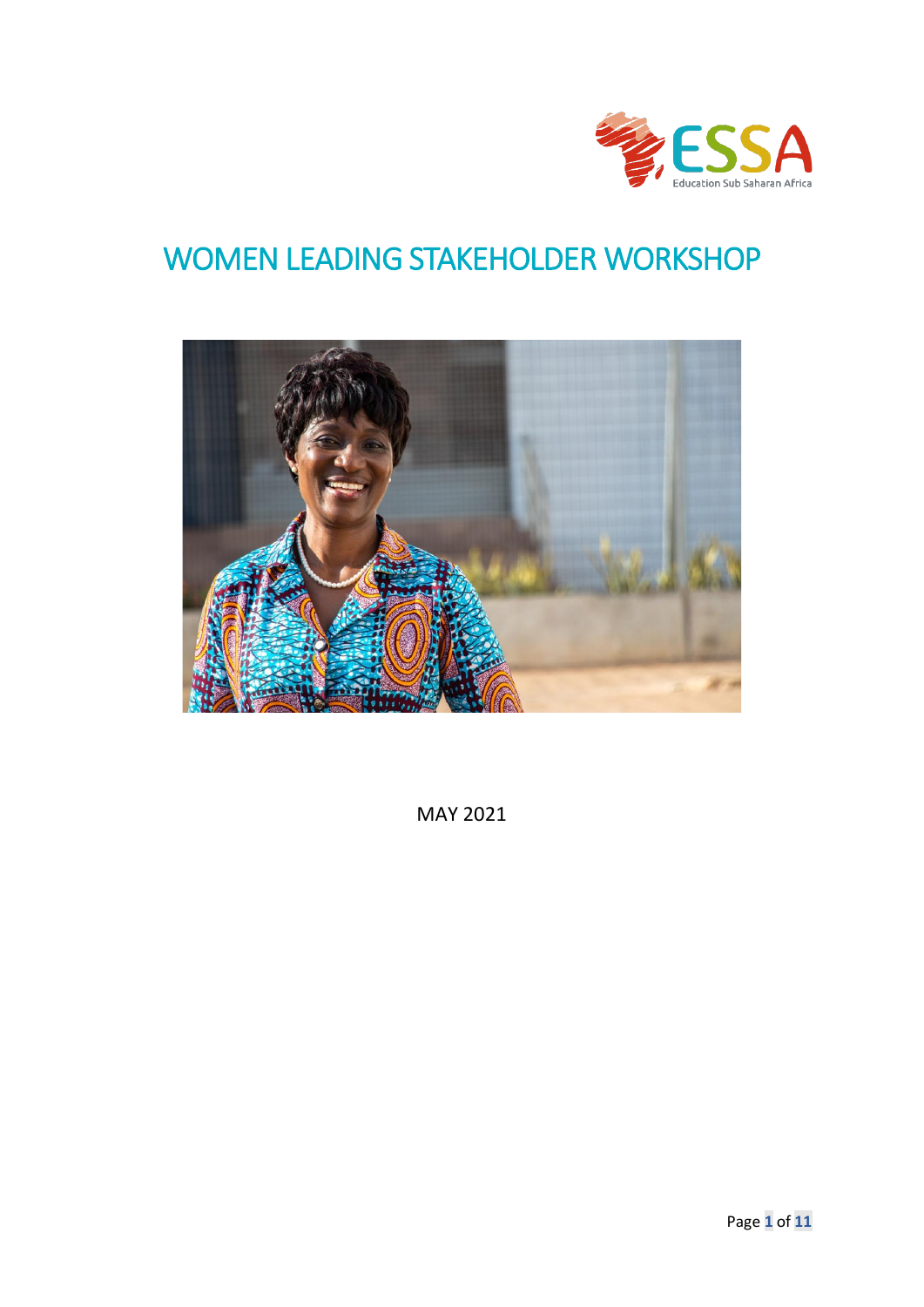# Table of Contents

| $\mathbf{1}$  |     |  |  |  |  |  |
|---------------|-----|--|--|--|--|--|
| $\mathcal{L}$ |     |  |  |  |  |  |
|               | 2.1 |  |  |  |  |  |
|               | 2.2 |  |  |  |  |  |
| 3             |     |  |  |  |  |  |
|               | 3.1 |  |  |  |  |  |
|               | 3.2 |  |  |  |  |  |
|               | 3.3 |  |  |  |  |  |
|               | 3.4 |  |  |  |  |  |
| 4             |     |  |  |  |  |  |
| 5.            |     |  |  |  |  |  |
|               |     |  |  |  |  |  |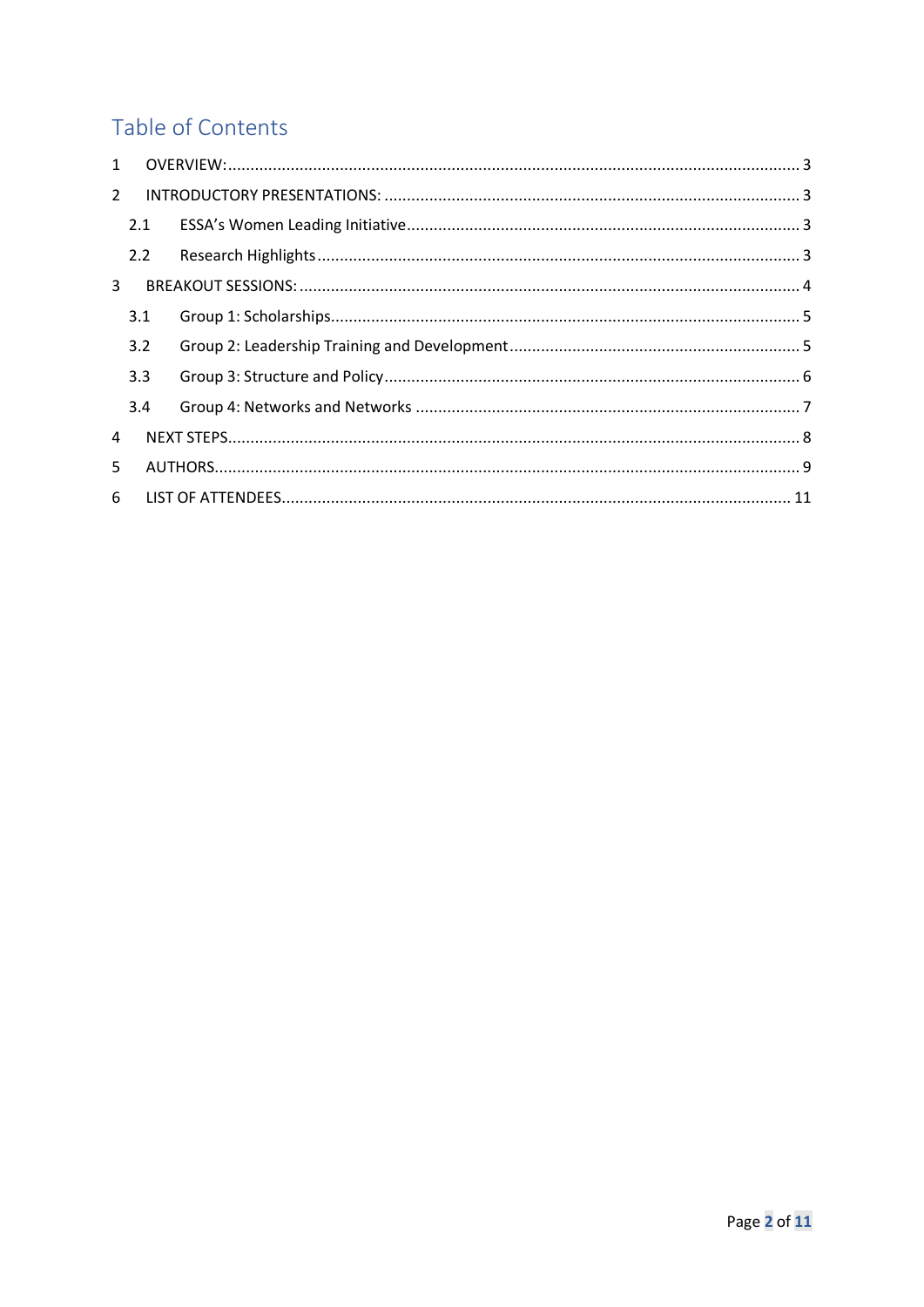## <span id="page-2-0"></span>1 OVERVIEW:

Education Sub Saharan Africa (ESSA) held a workshop on improving practices within universities and colleges to increase female leadership on 27<sup>th</sup> May 2021. The workshop was organized as part of ESSA's Women Leading initiative.

The workshop brought together the stakeholders that engaged and contributed to research that lead to the development of ESSA's first State of Women Leading report. The objectives of the workshop were to:

- share ESSA's research on the 'State of Women in Leadership in sub-Saharan Africa';
- engage stakeholders in ESSA's approach to turn research evidence into action; and,
- co-create concept initiatives to be taken forward for development and implementation.

This note provides a summary of the stakeholder workshop, including the introductory presentations of the key findings from the State of Women Leading report and the results of the breakout sessions to co-create concept initiatives.

# <span id="page-2-1"></span>2 INTRODUCTORY PRESENTATIONS:

### <span id="page-2-2"></span>2.1 ESSA's Women Leading Initiative

ESSA initiated a [Women Leading Initiative](https://essa-africa.org/node/976) that aims to unlock the potential of female leaders in education. The focus is on increasing the number of women in leadership positions within universities and colleges and supporting female students to develop leadership skills for their career beyond college or university.

The women leading initiative was initiated following the recognition, through research, of a stark disparity between men and women in leadership positions in universities and colleges in sub-Saharan Africa.

In 2018, ESSA in partnership with AAU, PRB and Ghana Tertiary Education Commission, formally NCTE previously conducted a study of the demographics of faculty in Ghana and reveal that only 8% of professors at public universities were women. Furthermore, initial discussions with faculty members in SSA highlighted a lack of evidence about the role of universities and colleges in sub-Saharan Africa in equipping women with leadership opportunities.

### <span id="page-2-3"></span>2.2 Research Highlights

The State of Women Leading Report was the first project and output of ESSA's women leading initiative. The report captures insights from existing research and the current perspective of women in Africa that are engaged in tertiary education, and who are at different stages in their leadership journey. It brings together insights from a diverse group of individuals, organisations, and networks, including Regional Universities Forum for Capacity Building in Agriculture (RUFORUM), All African Students Union (AASU), Forum of African Women Educationalists (FAWE), Inter-University Council of East Africa (IUCEA), the Mawazo Institute and the African Union Youth Council (AUYC).

The results presented in the report are largely based on a survey of over 400 female faculty, students, and early career graduates. The sought to collect information on broad perspective of the state of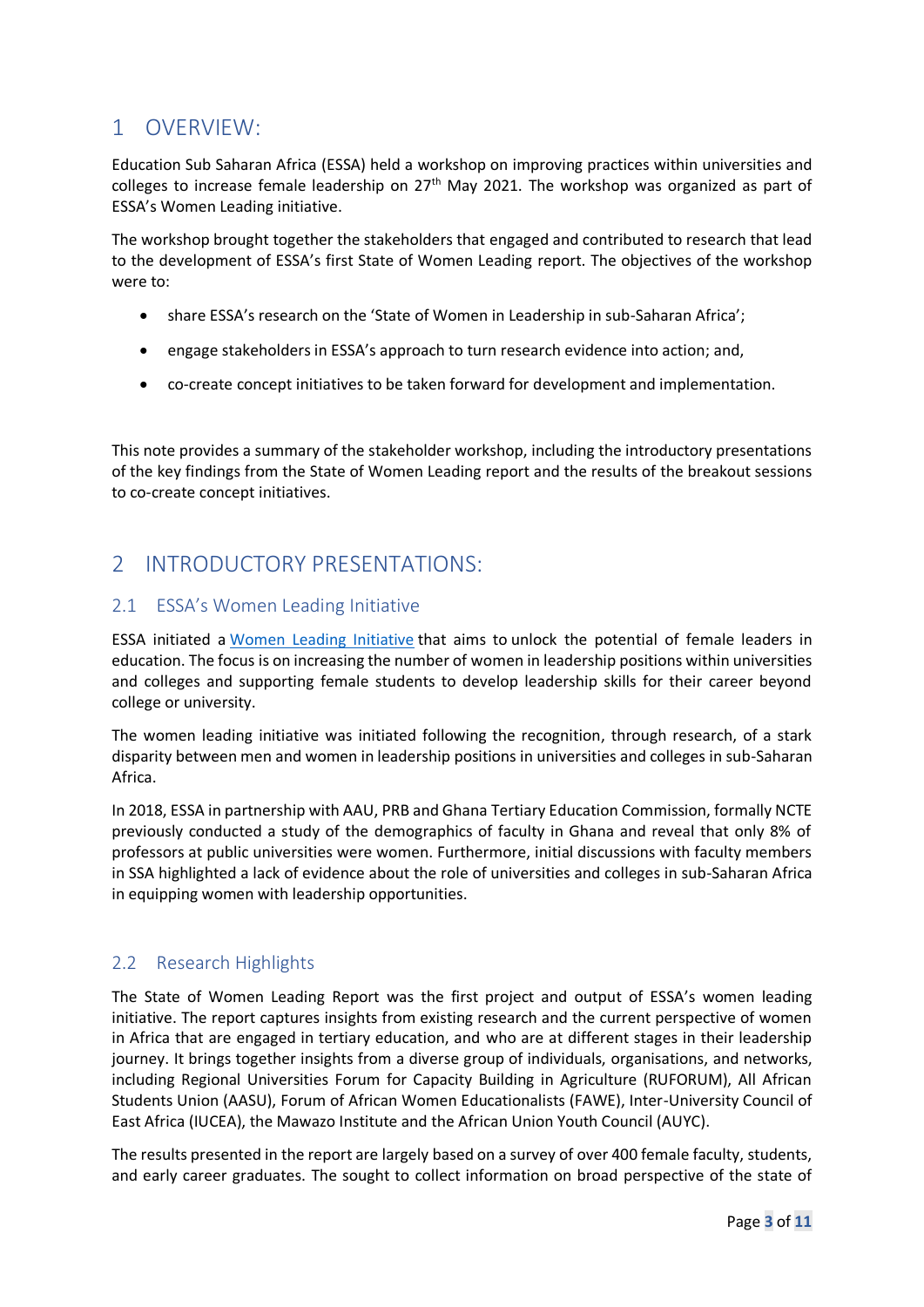play, including the barriers preventing more women from transitioning into leadership, existing solutions and the further action that is needed. The survey was rolled out from November 2020 to February 2021.

The report addresses some of the pressing challenges and recommendations in promoting women leadership and the pandemic response for the tertiary education sector:

#### • **The barriers that persist**

Women still face barriers to leadership, including socio-cultural expectations, limited access to mentorship and networking opportunities, unhelpful working environments and policies and barriers relating to mindset. The Covid-19 pandemic is also particularly impacting women.

#### • **The critical skills for leadership**

The research highlighted conceptual skills as the most important skillset for leadership development of women in all sectors e.g. critical thinking/decision-making/problem solving/analytical abilities, logical reasoning. This is followed by skills relating to Leadership ethics and values, e.g., integrity/trust/empathy/emotional intelligence/self-awareness/self-confidence.

#### • **Focus areas for action**

The research points to four key types of further support that will have a high impact on leadership development for women:

- scholarships;
- leadership training and development programmes;
- gender sensitive organisational/structural policies; and,
- networking programs and opportunities.

Link to the full report: [State of Women Leading Report](https://essa-africa.org/sites/default/files/inline-files/The%20State%20of%20Women%20Leading%20Report%202021_0.pdf)

## <span id="page-3-0"></span>3 BREAKOUT SESSIONS:

The workshop facilitated a one-hour breakout session, where participants were introduced to basic elements of design thinking to enable the group to incorporate this approach in exploring further work to turn the evidence that had been generated by the women leading project into action.

The participants were invited to reflect on the research findings, their experience and institutions, and create a **persona** of a typical female in a university or college who is impacted by a particular research theme i.e. what are their professional fears? what are their limitations? what are their aspirations. Using this persona, participants defined unique **challenges** and progressed to co-create actionable **ideas** (concept initiative) that could be taken forward for development and implementation.

The breakout sessions were moderated by the ESSA team and supported by Sprint For Social Good [\(http://sfsg.amplifiglobal.org/\)](http://sfsg.amplifiglobal.org/) an organisation that uses Design Sprints to support stakeholder engagement, and the collaborative development of solutions to social problems.

The breakout sessions provided a forum for participants to discuss 1 of 4 key thematic areas identified through the research: (1) scholarships, (2) leadership training and development, (3) structure and policy, and (4) networks and networking.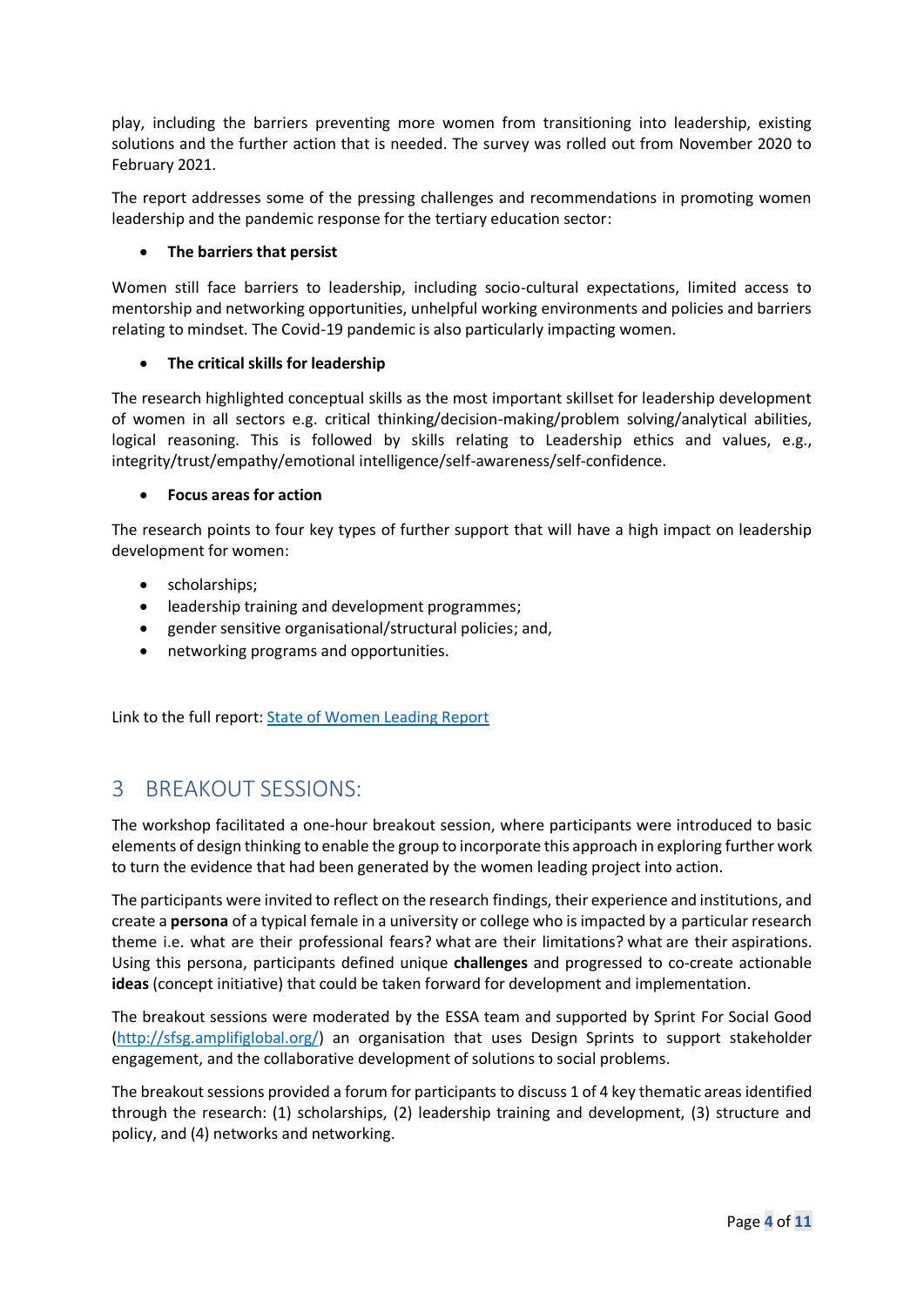### <span id="page-4-0"></span>3.1 Group 1: Scholarships

#### Persona:

*Ruth, an undergraduate female student, does not have enough access to scholarships because of inadequate information regarding available scholarship opportunities. She also lacks guidance following her studies.*

#### Challenges Identified:

- Female students and graduates have limited access to scholarships in part because there is inadequate information available about scholarship opportunities.
- Female students have a fear of falling prey of misinformation regarding scholarships e.g., scholarship scams.
- Female students are concerned about what happens after their studies and anticipate difficulties in managing work-life balance given societal expectations regarding the home and family.
- Female students currently receive limited career and professional guidance regarding career and leadership development pathways after they graduate
- There is a lack of mentorship for female students at various stages of their education. More needs to be done to create/facilitate a smoother roadmap to leadership positions for female students.

#### Ideas and Potential Concept Initiatives:

- Conduct further research to understand and address the challenges as they pertain specifically to scholarship recipients.
- Develop a trusted and credible comprehensive scholarship database specifically targeting women.
- Develop monitoring and evaluation tools to regularly monitor impact of existing scholarships (e.g., case studies) to support improvement in outcomes and impact.
- Partner with national and regional education stakeholders to regularly disseminate information on scholarship opportunities for young African (female) students
- Organise scholarship stakeholder meetings for the purposes of advocacy, providing guidance to institutions and the provision of funds.

#### <span id="page-4-1"></span>3.2 Group 2: Leadership Training and Development

#### Persona:

*A female UG student has limited soft skills including confidence and self-belief, required to attain leadership roles.* 

#### Challenges Identified:

• Female students have limited access to information on available training, resources, mentorship and networking opportunities, to support their leadership development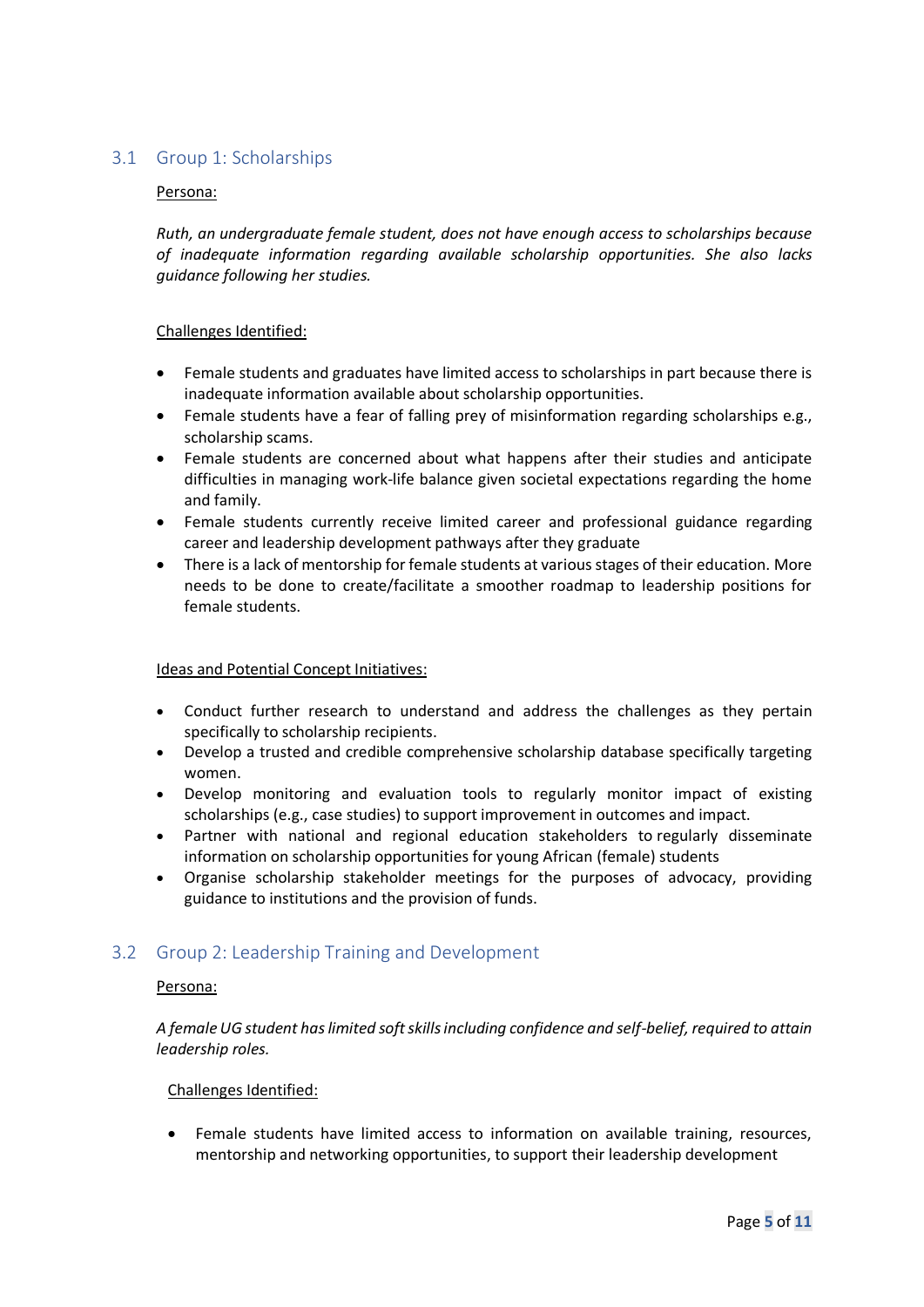- Some young women are weighed down and held back by the archaic societal expectations of women (e.g., women to be seen and not heard), which in turn, limits their confidence and discourages them from pursuing any positions of leadership
- There is a need to further support the soft skills development at the undergraduate level, to ensure female students develop mindsets that ensure

#### Ideas and Potential Concept Initiatives:

- Conduct further research into the availability and effectiveness of leadership training for undergraduate female students (and also female researchers).
- Develop and deliver of leadership training programme to be held across universities/colleges, particularly for female students. These trainings should be carefully organised and developed to meet the needs of students at the different levels (e.g., undergraduate, postgraduate, doctoral).
- Develop a mentorship programme to help connect young (female) students with mentors within and outside education.
- Develop a campaign to share success stories of relatable women in leadership positions (in and out of education). This will support in encouraging young female students to pursue leadership, as well as help build their confidence and self-esteem.

### <span id="page-5-0"></span>3.3 Group 3: Structure and Policy

#### Persona:

*Stella, a vice chancellor has a problem translating enthusiasm into results because she has a weak pipeline of female leaders and limited access to the information required to improve structures and policy. This is leading to inefficient use of resources. Not using the right staff has negative implications on thought leadership and action.*

#### Challenges Identified:

- In some cases, gender equality is still not being recognised as an urgent priority at the higher levels within academic institutions, as such there is still no urgency to recruit more female faculty. In other cases there is a lack of evidence to inform gender-focused policy and structures within the academic institutions. Hence both a knowledge and implementation 'gap' exists at the institutional level.
- Recruitment processes within education institutions are inadequate.
- Institutions have limited access to (and awareness of) the pipeline of female leaders. Institutions that do have appropriate policies and a desire to recruit more female faculty are finding it difficult to source appropriate candidates.
- Regarding specific policies, there still exists limited facilities/support for nursing mothers.

#### Ideas and Potential Concept Initiatives:

- Develop policy briefs to educates universities on current research into gender sensitive policies and structure and their outcomes
- Develop practical policy (and/or programme) implementation guidance notes, to support institutions in the implementation of gender-sensitive policy.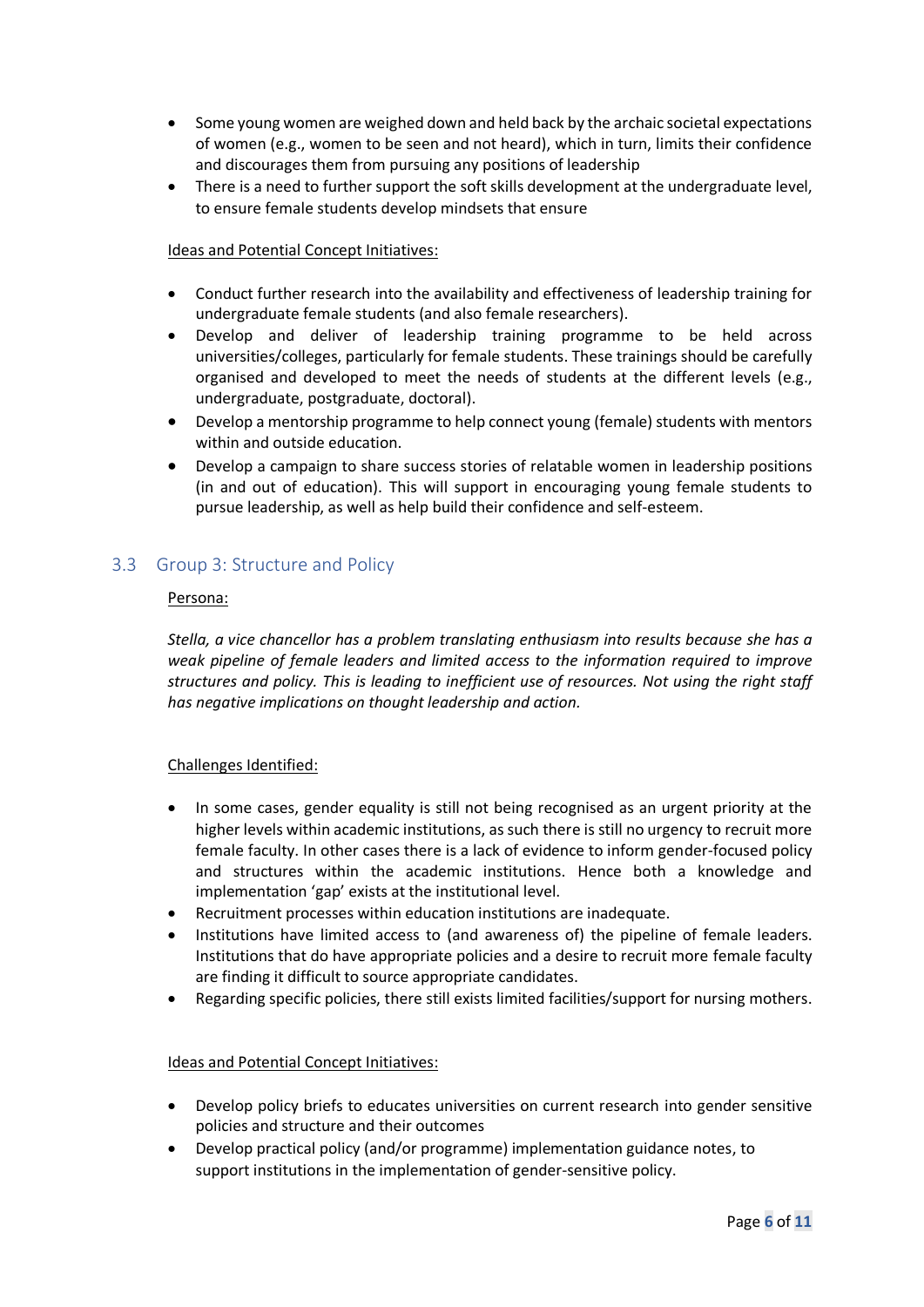- Organise 'practitioner workshops/stakeholder working groups' to connect university leaders (e.g., vice chancellors) who are working to improve female leadership in their various institutions, to help them network, learn from one another and engage in joint action.
- A regular evaluation of the performance of universities and the steps they are taking to support female leadership. Develop and undertake institutional leadership capability and capacity assessments
- Restructure the university leadership appointment process. This should include treating supporting gender equality in higher education as a professional skill/experience, when making hiring and promotion choices

### <span id="page-6-0"></span>3.4 Group 4: Networks and Networks

#### Persona:

*Tosin, a postgraduate student, has a problem with enabling a network she has created and turning her knowledge into impact. She is unable to create solutions to support female leadership for her community of female leaders.*

#### Challenges Identified:

- Difficulty transitioning from education back into work after postgraduate studies
- Many women are not accessing relevant resources and opportunities (coaching, networking, training) about professional development and opportunities.
- There is limited knowledge and insights on how to enable networks for women, which is required to develop practical solutions that lead to impact.

#### Ideas and Potential Concept Initiatives:

- Further research into the requirements of women and the support they need through networks and networking
- Develop networks for female entrepreneurs that cuts across the various sectors
- Create mentorship programmes to help connect young women with women employed/experienced in the various fields
- Implement mandatory business/entrepreneurship courses across universities to help students, particularly women develop essential soft skills for employment
- Improve advocacy and information flow in various communities to increase awareness of existing networks and enable access to them.

The concept initiatives that were identified during the workshop can be categorised into three areas:

- 1. **Further Research** to gather deeper insights into the challenges, requirements for success and the existing solutions, within each of the four themes considered.
- 2. The development and implementation of a **monitoring, evaluation and learnin**g Framework for female leadership within education institutions, which considers each of the four themes.
- 3. New ways to drive the **implementation and use of research and evidence**: e.g. working group that will engage further in gathering and sharing evidence and lead on evidenceinformed actions.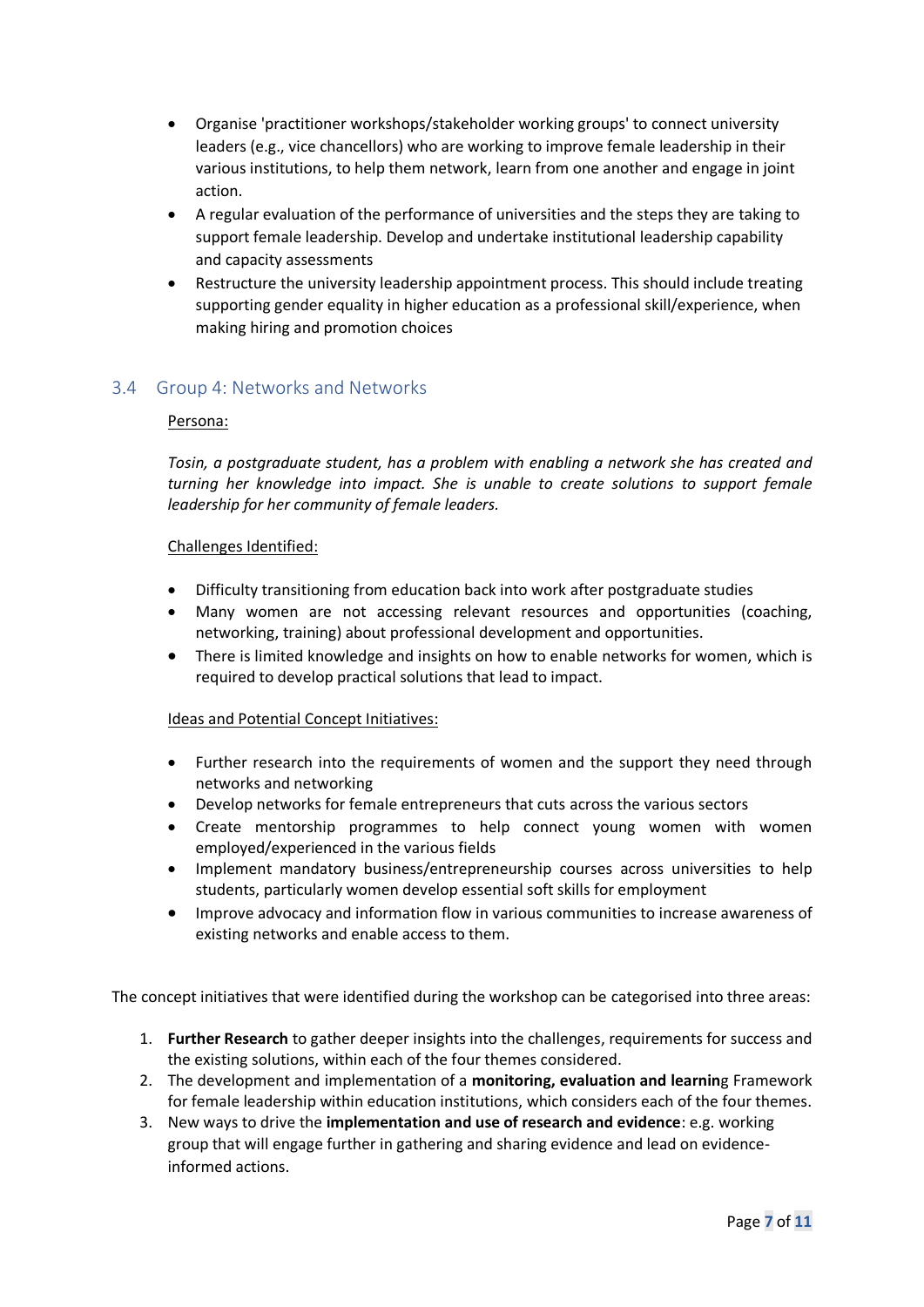### <span id="page-7-0"></span>4 NEXT STEPS

There are many existing interventions that address different aspects of women in leadership in SSA. Through their initial work in this area, ESSA has sought to consult broadly within and outside of the tertiary education sector to understand the current barriers and challenges, identify key players, and scope potential ideas and concepts for further development and implementation. This collaborative approach to research has been undertaken to ensure that they avoid the duplication of effort, enable knowledge exchange, and facilitate productive and effective partnerships that increase impact for women in SSA.

The stakeholder workshop was the final component of ESSA's first women leading project however, it is the beginning of their work and ambition to unlock the potential of female leader in education.



Towards the end of the workshop options for follow-on actions (see above) were presented to participants to identify their levels of interest in further collaboration and action. ESSA is currently engaging existing and potential partners to continue sharing their research findings and to gather and share further insights and evidence, which will be used to inform further action and funding proposals. This includes (and is not limited to):

- 1. Webinar: Women in Leadership in Higher Education: Global and Regional Perspectives.
	- The International Association of Universities [\(IAU\)](https://www.iau-aiu.net/)), The European Women Rectors Association [\(EWORA\)](https://www.ewora.org/) and Education Sub Saharan Africa [\(ESSA\)](https://essa-africa.org/) will host a webinar for International Women's Day 2022 (8<sup>th</sup> March, 2022), to facilitate a forum and launch a global conversation on women in leadership in higher education. The partners bring together insights from policymakers, educators, female leaders, funders and other stakeholders.
	- The focus of this initial conversation is one of the core themes identified by ESSA's women leading project – Gender sensitive institutional structures and policies.
	- IAU will share Global perspectives, including data on women leadership from the IAU WHED and IAU Global Cluster work on SDG5. EWORA will share European perspectives, including insights io gender equality in European Higher Education and research with a special focus on Spain. ESSA will share insights from the [State of Women Leading Report,](https://essa-africa.org/womenleadingreport) including the barriers, the skills required and recommendations for further interventions.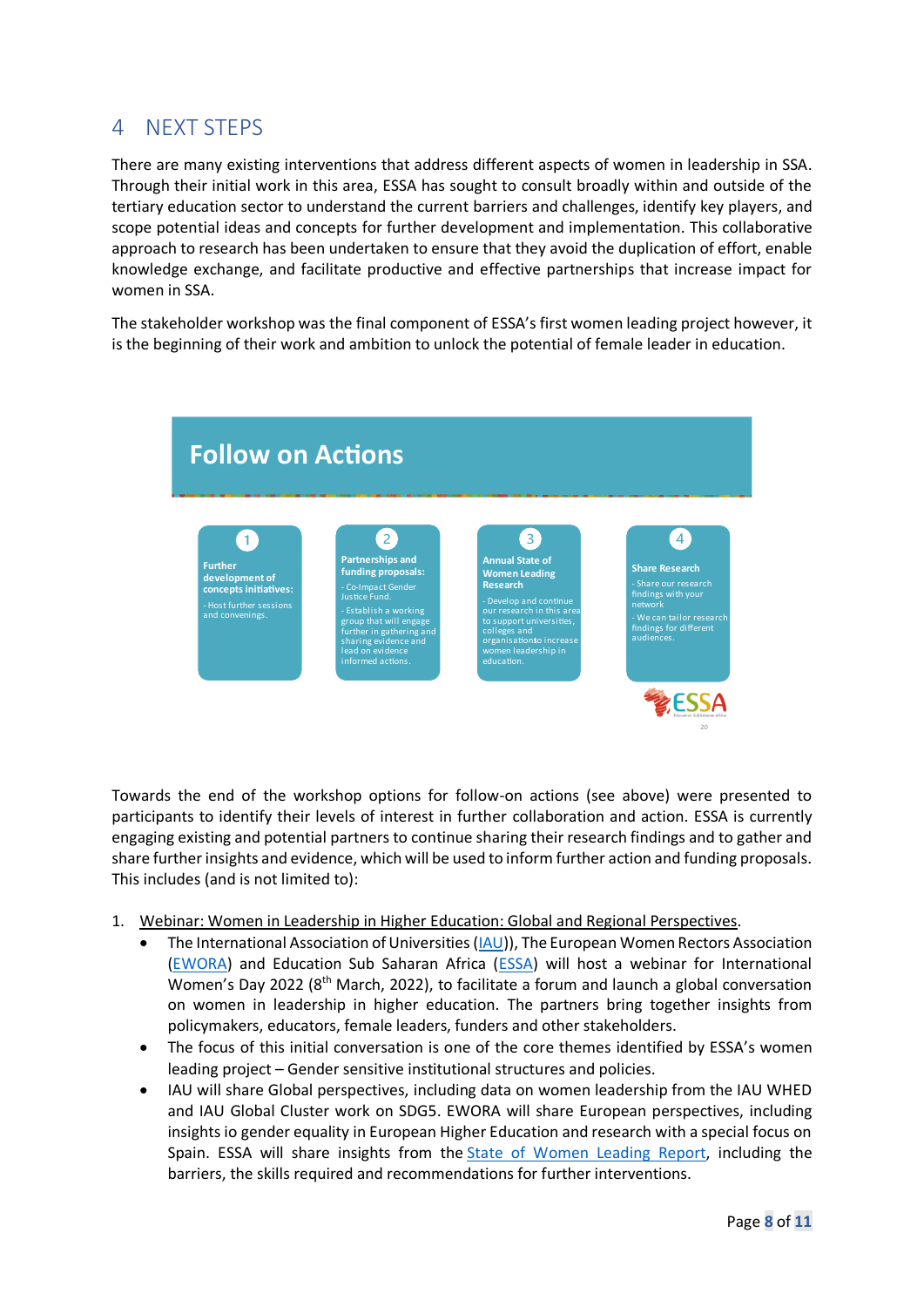#### 2. Funding Proposals and Opportunities

- ESSA has an ambition to develop an Annual Research Study on the State of Women Leading in Education in Sub Saharan Africa ESSA's ambition is to generate and synthesize information and evidence relevant practitioners, policymakers and funders, to increase understanding and influence of evidence, and to support the development and implementation of impactful solution.
- So far ESSA's women leading initiative has piloted an approach to turning evidence into action, which they intend to repeat as a contribution to the continuous improvement of practices that unlock the potential of women leaders in sub-Saharan Africa.
- Potential funding sources include the Co-impact Gender Fund [\(https://www.co](https://www.co-impact.org/gender-fund-announcement/)[impact.org/gender-fund-announcement/\)](https://www.co-impact.org/gender-fund-announcement/) designed to drive progress towards gender equality, accelerating systems change and advancing women's leadership. ESSA is particularly interested in submitting joint proposals in the research/learning category, which opens in 2022. However, ESSA can contribute, in a research capacity to all categories of the grants within the Co-impact Gender Fund.
- **ESSA is keen to explore joint funding opportunities for research and learning,** with partners, including (and not limited to) locally rooted, women-led organisations in Africa

We hope all stakeholders find the State of Women Leading report useful for their work. We hope current and aspiring female leaders find the report useful for your own leadership journeys. If you would like to share your ideas, skills, or partner more formally with ESSA, please do get in touch: [info@essa-africa.org](mailto:info@essa-africa.org)

# <span id="page-8-0"></span>5 AUTHORS

Jennifer N. Udeh and Krista Cecille Samson (Education Sub Saharan Africa)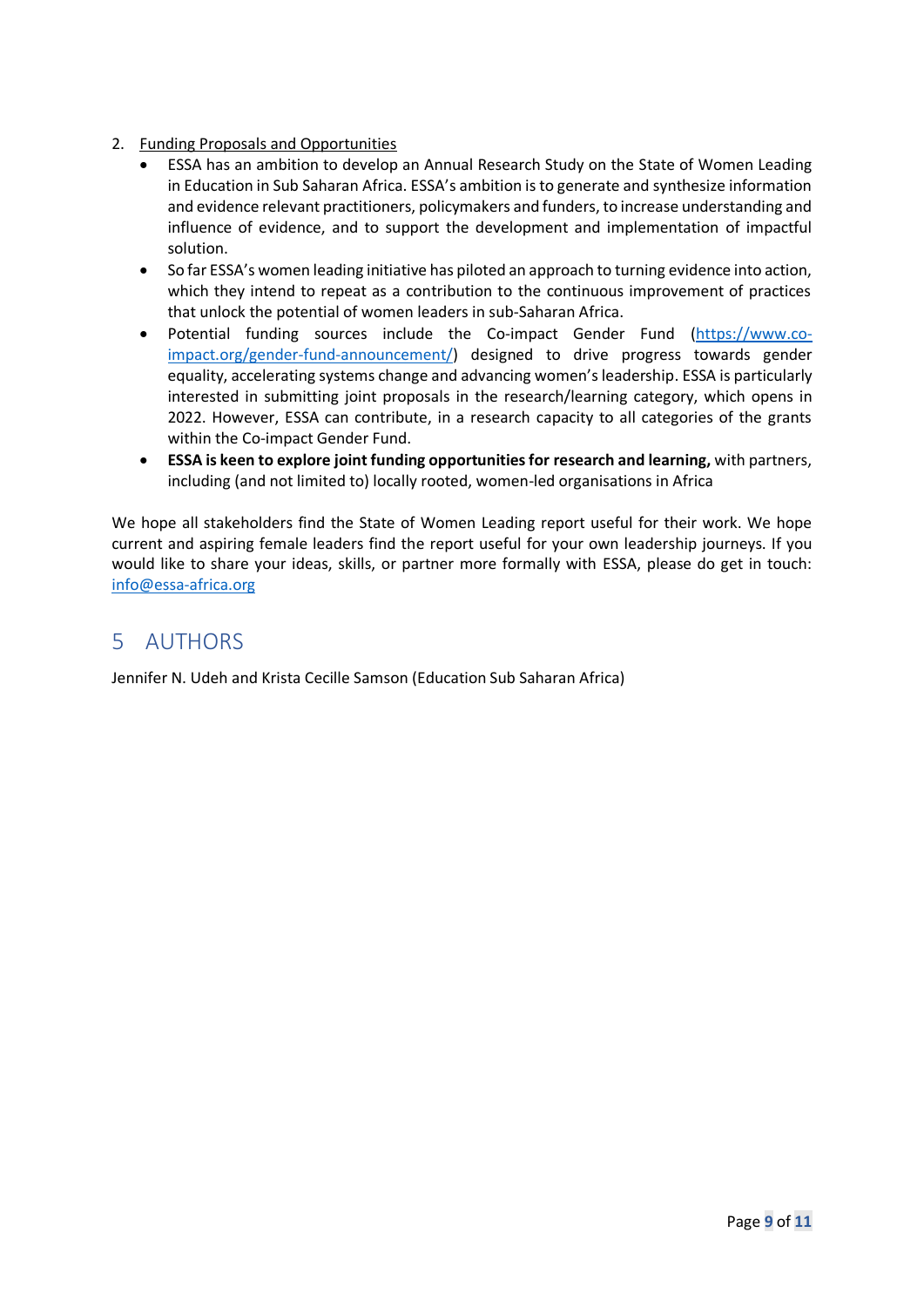#### *Table 1 Summary of the Discussions with Stakeholders*

| <b>Theme</b>                           | Challenge/Problem                                                                                                                                                                                                                                                                   | <b>Concept Ideas</b>                                                                                                                                                                                                                                                                                                                                                                                                                           |
|----------------------------------------|-------------------------------------------------------------------------------------------------------------------------------------------------------------------------------------------------------------------------------------------------------------------------------------|------------------------------------------------------------------------------------------------------------------------------------------------------------------------------------------------------------------------------------------------------------------------------------------------------------------------------------------------------------------------------------------------------------------------------------------------|
| Scholarships                           | Access to Scholarships<br>$\bullet$<br>Inadequate information about scholarship opportunities<br>$\bullet$<br>Lack of guidance follow graduation regarding career and<br>$\bullet$<br>leadership develop pathways                                                                   | Further research into challenges<br>Measurement, monitoring and evaluation of impact of<br>scholarship incl. case studies<br>Scholarship stakeholder meetings/community<br>Provision of funds<br>$\Omega$<br>Advocacy<br>$\circ$<br>Guidance for institutions<br>$\circ$                                                                                                                                                                       |
| Leadership Training and<br>Development | Lack of soft skills, mindset of female undergraduate students<br>$\bullet$<br>Societal norms and expectations of females<br>$\bullet$<br>Lack of mentorship and networking opportunities<br>$\bullet$<br>Visibility and access to resources and training opportunities<br>$\bullet$ | Further research into effective leadership training for<br>undergraduate female students (and/or researchers)<br>Training and mentorship programme<br>$\bullet$<br>Campaign to share success stories                                                                                                                                                                                                                                           |
| <b>Structure and Policy</b>            | Evidence to inform policy and structure at institutions<br>$\bullet$<br>Inadequate recruitment processes<br>$\bullet$<br>Access to (and awareness of) pipeline of female leaders<br>$\bullet$<br>Lack of guidance on how to implement gender sensitive policies                     | Develop practical policy (and/or programme) implementation<br>$\bullet$<br>guidance notes<br>Develop and undertake institutional leadership capability and<br>$\bullet$<br>capacity assessments<br>Establish a stakeholder and practitioner working group<br>$\bullet$<br>Restructuring university leadership appointment process                                                                                                              |
| Networks and<br>Networking             | Enabling networks and turning knowledge of what works into<br>practice and solutions that lead to impact.<br>Access to networks and resources                                                                                                                                       | Further research into the requirements of women and support<br>$\bullet$<br>they need through networks and networking<br>Advocacy to increase awareness of existing networks and how to<br>access them                                                                                                                                                                                                                                         |
| <b>Other comments</b>                  | How to address the socio-economic barriers to female<br>$\bullet$<br>leadership<br><b>Networks and Networking</b><br>Understanding (mapping) of existing networks<br>$\circ$<br>Gap Analysis<br>$\circ$<br>Knowledge on how to sustain networks<br>$\circ$                          | Further research:<br>Investigating how to build the most important skills that<br>$\circ$<br>have been identified in the research, into leadership<br>programmes<br>Develop understanding and map existing networks to<br>$\circ$<br>produce a gap analysis<br>Development of a network for women in higher education<br>Evaluating the impact/effectiveness of existing solutions (e.g.<br>leadership training, mentoring, scholarships etc.) |